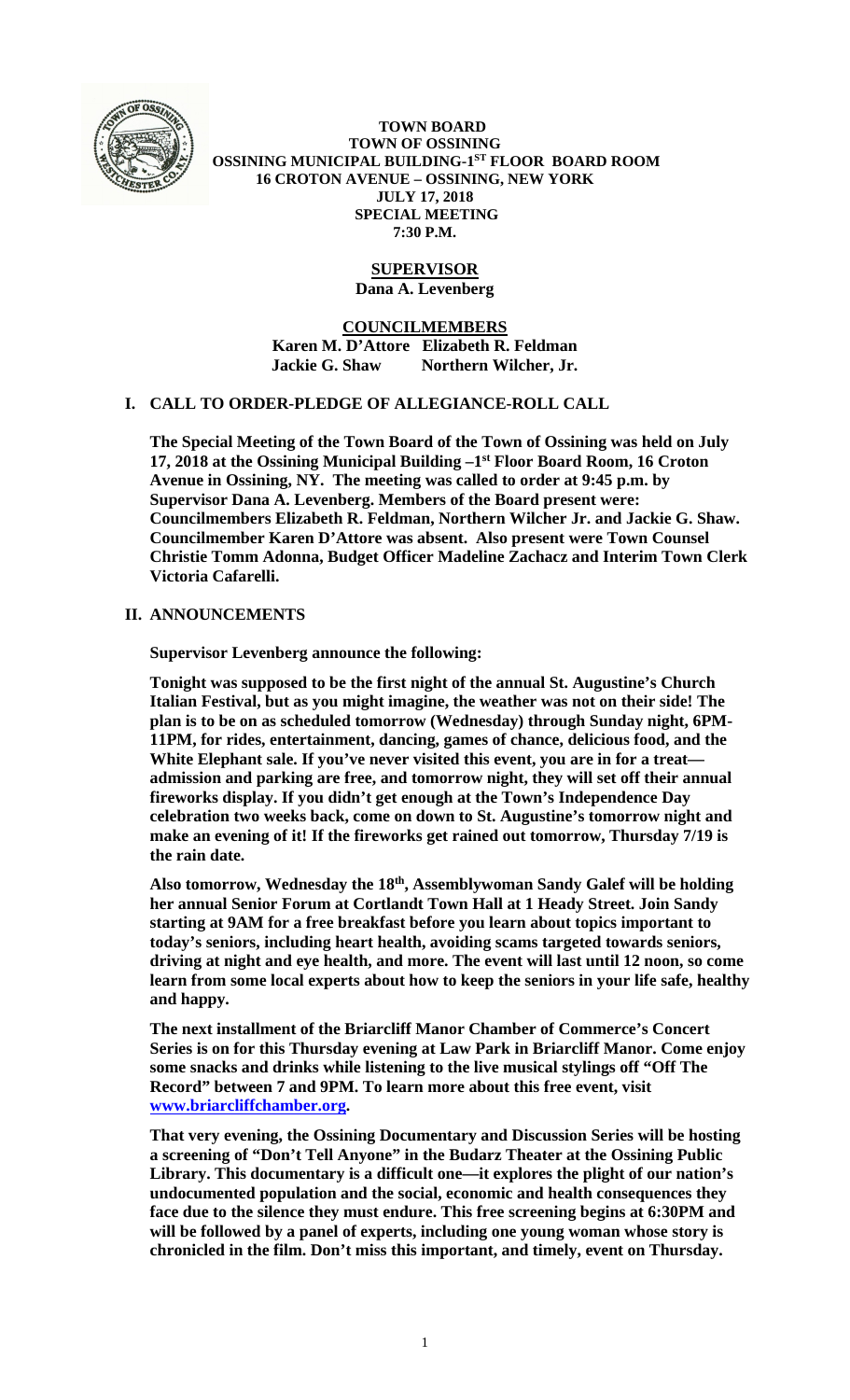**Also beginning on Thursday night, Westchester Collaborative Theater will be presenting a staged reading of "Feedback Loop," which explores the lives of six teenagers coming into their own, set against the early 90s rock scene in suburban USA. Please note-- this production contains material suited for adult viewers only, including very strong language and content. Please be mindful of who you invite along! Showtimes and tickets are available by visiting wwww.wctheater.org.** 

**On Friday night (7/20), I hope to see a big crowd at the waterfront for a performance by a band that started in Ossining, Jigsaww, as part of the 2018 Summer Concert Series. The fun starts at 7PM, so be sure to bring some chairs or a blanket and get comfortable for a night of live music along the Hudson. We will also be joined by Gyro Uno food truck, as well as a** *special guest food* **truck, so plan to enjoy dinner and an incredible sunset among friends.** 

**On Saturday, we have two great free workouts on offer as part of the Mind Body**  Spirit Ossining program. On Saturday the 21<sup>st</sup>, join Meghan who will be filling in **for Elisha Simpson of the Crossover Yoga Project for Rise & Shine Yoga at 8:30AM at Engel Park. Later that afternoon, Sue Radparvar of Studio95 Zumba will also be at the Engel Park stage for an energetic Zumba class at 3PM. Come get your sweat on with some of our local experts while you enjoy our beautiful Hudson River scenery.** 

**In between, why not head over to the Dale Cemetery gravestone cleaning with Ossining Historic Cemeteries Conservancy? At 9AM, meet the group and they will take care of the rest- no experience required. Make sure you wear clothes that you won't mind getting a little dirty or damp.** 

**On the morning of Sunday, July 22nd at 11AM, the Village of Briarcliff Manor will be hosting a ribbon cutting for the grand re-opening of the Route 9A/ North State Road intersection. This project has been discussed for many years, and we are so glad it is finally complete-- extra special thanks to to the Village of Briarcliff and Village Manager Phil Zegarelli for taking the lead on this complicated project and helping it to fruition, Assemblywoman Sandy Galef and Senator David Carlucci for their help and support with funding and with navigating NYSDOT, and County Legislator Catherine Borgia for all the work at the County level necessary to get this improvement accomplished, which we hope will help ease traffic on this major corridor. I am sure many of you have already experienced the new lining and traffic lights. I look forward to celebrating with our Board, as well as the prior Town Board who brought the Town in on the work and the BOT from Briarcliff. We are already getting great feedback on the smoother traffic flow as a result of this project.** 

**On Saturday, July 28th, Westchester County Department of Health will be sponsoring a free rabies clinic for dogs, cats and ferrets at the SPCA on North State Road between 10AM and 2PM. Appointments are required for your furry friend please call 941-2896 ext. 10 to plan a visit. Westchester residents only please. Cats and ferrets must be in carriers, dogs must be leashed and aggressive dogs must be muzzled. All pets, regardless of temperament, must be supervised by an adult.** 

**That evening, WCT will host Gerry Malkin Collective with Ingrid Jensen as part of their Jazz Masters Series. Ingrid Jensen recently worked with some musicians from Ossining High School and was phenomenal, so take advantage of this opportunity to hear some first class musicians right in or backyard! Doors open at 7PM for the 8PM performance, admission is \$20 per person. Visit www.wctheater.org for more info and to get your tickets.** 

**Finally, there are two great events taking place later this month to support the Croton and Ossining Community Tennis Association. The Summer Sizzler is a twopart fundraiser, all taking place on Saturday, July 28th. Part one is a social tennis mixer at the Shannon Ross Tennis Courts at Nelson Park between 2PM and 5PM- if you want to get in on a little friendly competition, all you need to do is register, and they will work out the schedule and teams for you. Part two is a party at the home of Patrice and Jeff Davidson in Croton between 7PM and 9:30PM, including Jeff's world-class barbeque. To participate, reserve your spot for one or both events by visiting www.crotontennis.org.**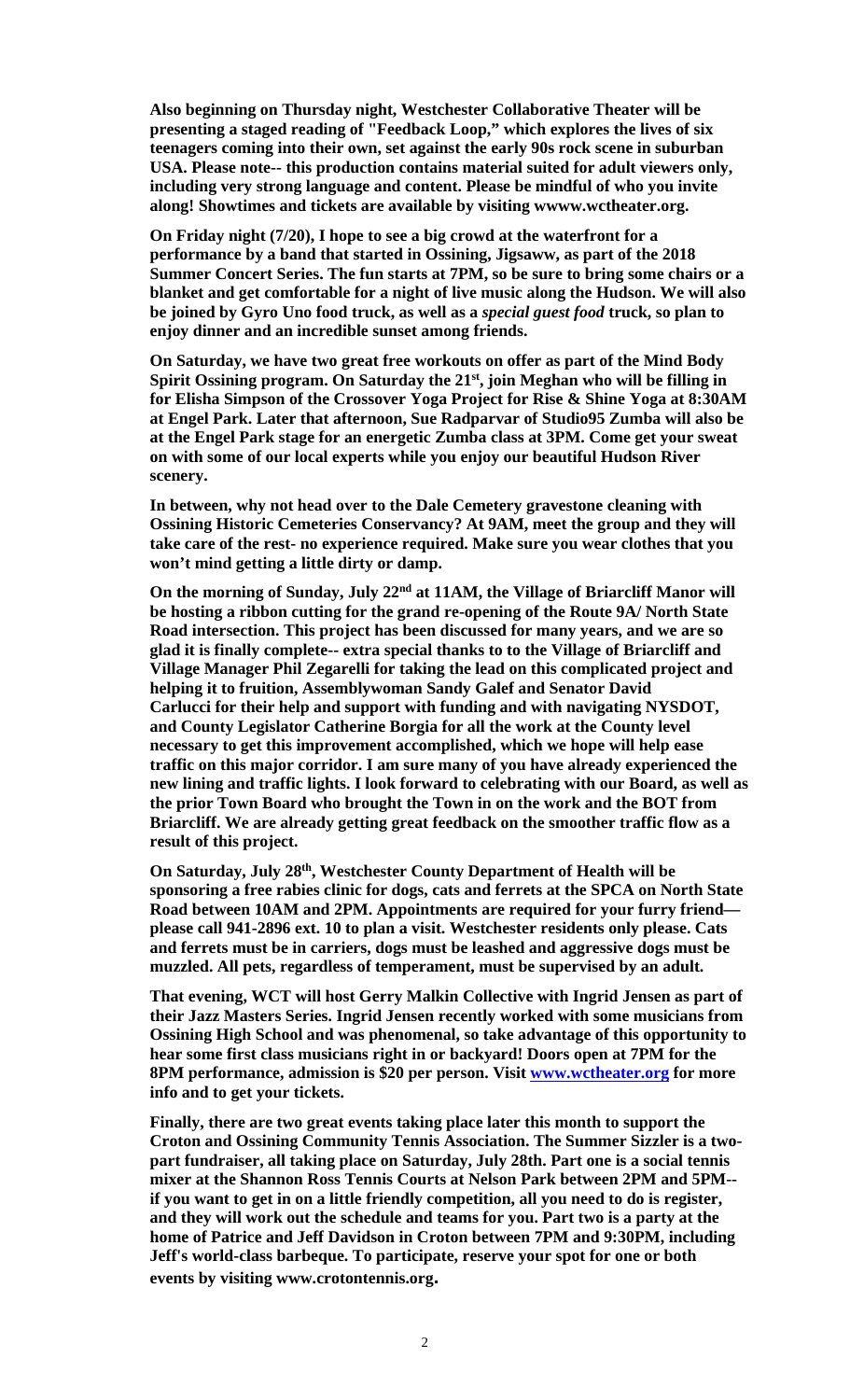### **III.BOARD RESOLUTIONS**

### **A. Permission to Hold Special Event at Cedar Lane Park Pavilion- Sunday, August 5th, 2018**

**Councilmember Wilcher moved and it was seconded by Councilmember Feldman that the following be approved:** 

**Whereas, the Town Board of the Town of Ossining has a permit in place for the rental of facilities in Town Parks; and**

**Whereas, for most events, the Superintendent of Recreation has the discretion to approve or reject an application, but larger events may be sent to the Town Board for formal approval; and**

**Whereas, an application was filed in June 2018 for use of the Cedar Lane Park Pavilion for Saturday, August 5th, 2018 by Columbus Lodge #692 for the Annual Columbus Lodge Family Picnic to take place between 12PM and 6PM, and this application was referred to the Town Board;**

**Resolved, that the Town Board of the Town of Ossining hereby authorizes the Superintendent of Recreation to accept this application, and ensuring that the proper insurance and applications are in place with the Department of Recreation.** 

 **Motion Carried: Unanimously** 

**B. Permission to Hold Special Event at Louis Engel Park Stage & Spectator Area-Saturday, August 25th, 2018**

**Councilmember Feldman moved and it was seconded by Councilmember Wilcher that the following be approved:** 

**Whereas, the Town Board of the Town of Ossining has a permit in place for the rental of facilities in Town Parks; and**

**Whereas, for most events, the Superintendent of Recreation has the discretion to approve or reject an application, but larger events may be sent to the Town Board for formal approval; and**

**Whereas, an application was filed in June 2018 for use of the Engel Park Stage and Spectator Area for Saturday, August 25th, 2018 (raindate August 26th) by Columbus Lodge #692 for the Italian Heritage Day Festival to take place between 9AM and 10PM, and this application was referred to the Town Board;**

**Resolved, that the Town Board of the Town of Ossining hereby authorizes the Superintendent of Recreation to accept this application, and ensuring that the proper insurance and applications are in place with the Department of Recreation.**

**Motion Carried: Unanimously** 

#### **C. Contract for Lockbox Services-- Sterling National Bank**

**Councilmember Shaw moved and it was seconded by Councilmember Feldman that the following be approved:** 

**Resolved, that the Town Board of the Town of Ossining hereby authorizes the Receiver of Taxes to enter into a contract with Sterling National Bank for the provision of remote tax collection services for the Town of Ossining Tax Office subject to approval by Counsel as to form.** 

 **Motion Carried: Unanimously**